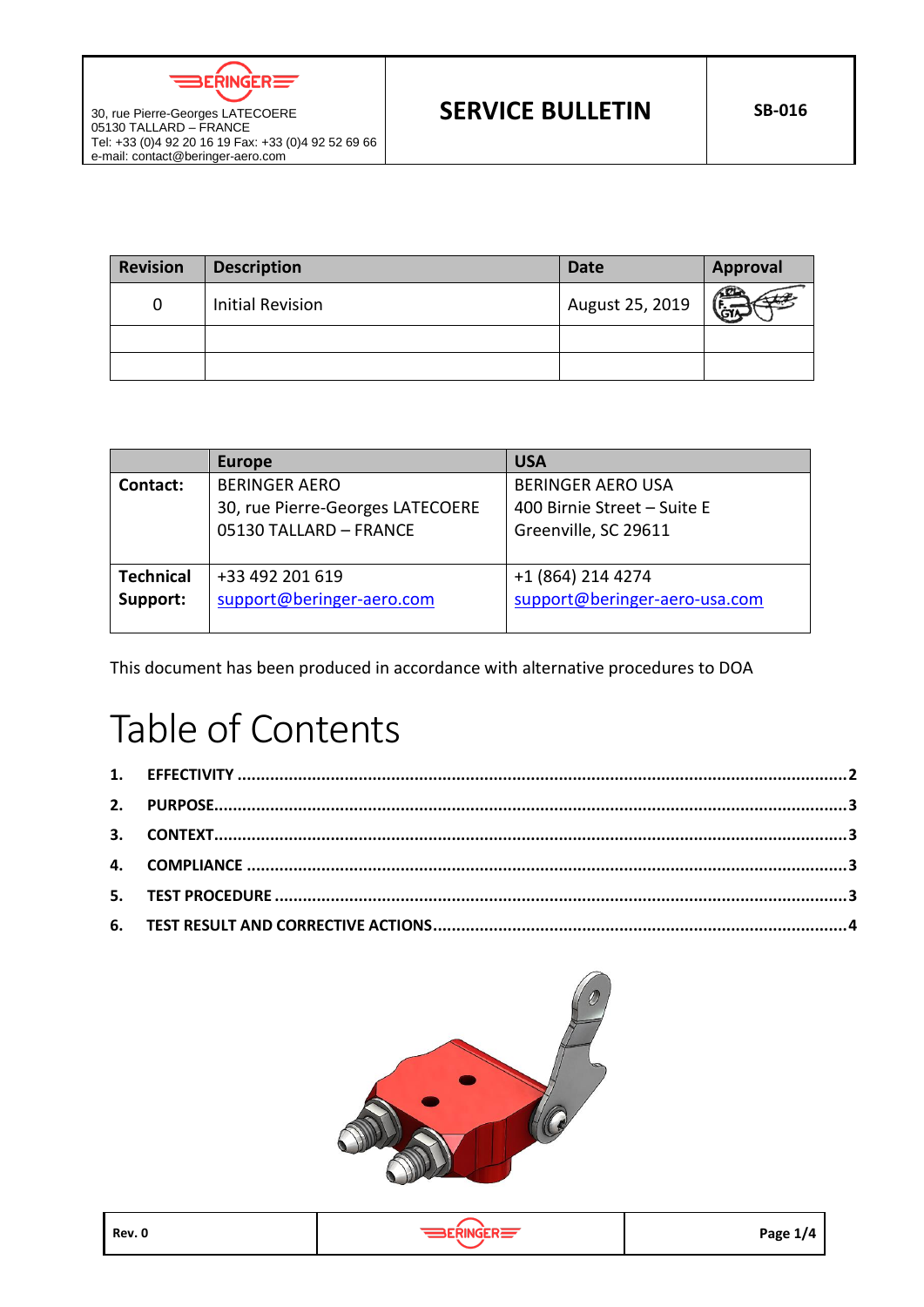

Tel: +33 (0)4 92 20 16 19 Fax: +33 (0)4 92 52 69 66

### <span id="page-1-0"></span>**1. EFFECTIVITY**

e-mail: contact@beringer-aero.com

05130 TALLARD – FRANCE

This service bulletin must be applied ONLY to the following products:

| Part Number | <b>Batch Number</b> | Qty                     | Part Number  | <b>Batch Number</b> | Qty            |
|-------------|---------------------|-------------------------|--------------|---------------------|----------------|
| FP-003N(B)  | $22 - 20$           | 11                      | FP-003.1N(B) | 15-20               | $\overline{2}$ |
|             | 19-20.2             | $20\,$                  |              | 02-20.2             | $\overline{2}$ |
|             | 12-20.3             | 3                       |              | 39-19               | 3              |
|             | 12-20.2             | 14                      | FP-003.2N(A) | $10 - 20$           | $\overline{2}$ |
|             | 12-20               | 31                      |              |                     |                |
|             | 09-20               | 24                      |              |                     |                |
|             | 08-20.4             | $\mathbf{1}$            |              |                     |                |
|             | 08-20.3             | $\overline{\mathbf{3}}$ |              |                     |                |
|             | 08-20               | $10\,$                  |              |                     |                |
|             | 06-20.2             | 12                      |              |                     |                |
|             | 06-20               | 36                      |              |                     |                |
|             | $02 - 20.1$         | 5                       |              |                     |                |
|             | $02 - 20$           | 43                      |              |                     |                |
|             | 49-19               | 60                      |              |                     |                |
|             | 46-19.3             | $\mathbf 1$             |              |                     |                |
|             | 46-19.2             | 11                      |              |                     |                |
|             | 46-19               | 12                      |              |                     |                |
|             | 44-19               | 10                      |              |                     |                |
|             | 42-19.3             | $\overline{7}$          |              |                     |                |
|             | 42-19.2             | 13                      |              |                     |                |
|             | 42-19               | 28                      |              |                     |                |
|             | 37-19.2             | 12                      |              |                     |                |
|             | $37-19$             | 36                      |              |                     |                |
|             | 32-19.6             | $\overline{2}$          |              |                     |                |
|             | 32-19.2             | 10                      |              |                     |                |
|             | 32-19.1             | 14                      |              |                     |                |
|             | 30-19.4             | $\overline{\mathbf{4}}$ |              |                     |                |
|             | 30-19.3             | $\mathbf{1}$            |              |                     |                |
|             | 30-19.2             | 14                      |              |                     |                |
|             | 30-19.1             | 17                      |              |                     |                |
|             | 29-19               | $\mathbf 1$             |              |                     |                |
|             | 26-19.2             | 3                       |              |                     |                |
|             | $26-19$             | 6                       |              |                     |                |
|             | $25-19$             | 27                      |              |                     |                |
|             | $21-19$             | 20                      |              |                     |                |

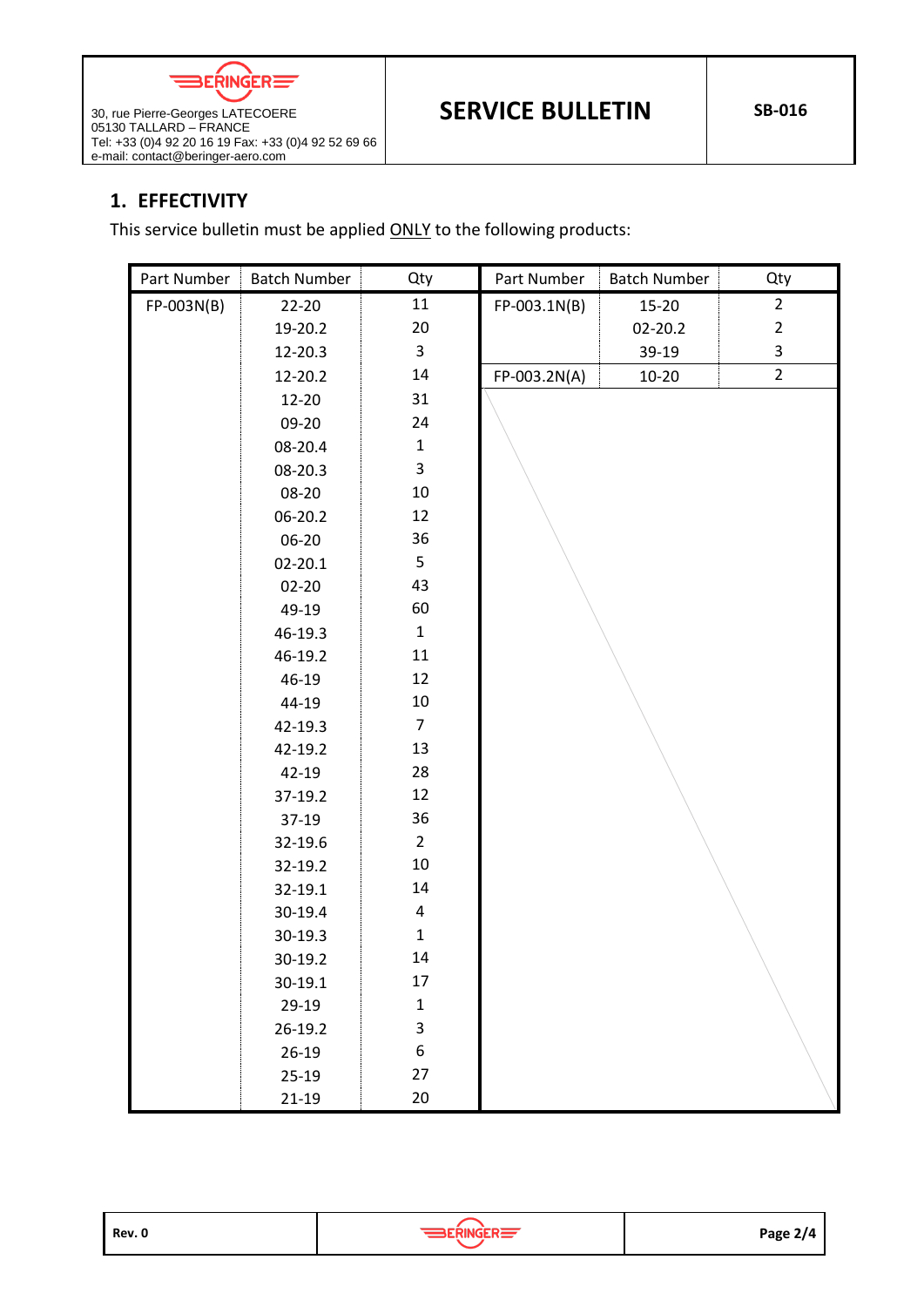

Tel: +33 (0)4 92 20 16 19 Fax: +33 (0)4 92 52 69 66

## <span id="page-2-0"></span>**2. PURPOSE**

30, rue Pierre-Georges LATECOERE 05130 TALLARD – FRANCE

e-mail: contact@beringer-aero.com

Detect and target defective parking brake valves and replace by a new one, which are under warranty.

#### <span id="page-2-1"></span>**3. CONTEXT**

The parking brake valves affected by this Service Bulletin do not release brake pressure even when unlocked. This phenomenon only happens after the parking brake has been locked and pressure applied to the system for parking.

There is no risk for flight safety since this this problem may only occur after the parking brake has been engaged for a parking phase.

Only a few units from the batch mentioned above are affected.

This problem has been identified coming from the chamfer on which the O-ring sits, which has been machined too deep.

#### <span id="page-2-2"></span>**4. COMPLIANCE**

A test procedure has been implemented to make sure that the parking brake valves from these batches are or are not affected.

This procedure is described below and must be realized at next scheduled maintenance or on condition.

#### <span id="page-2-3"></span>**5. TEST PROCEDURE**

Test procedure:

- 1. Apply brakes on both sides as equally as possible at a reasonable strong force level
- 2. Lock the parking brake valve lever in "locked" position
- 3. Release pedal pressure completely
- 4. Wait 5 to 10 seconds
- 5. Unlock the parking brake valve as usual, without applying pressure on the pedals
- 6. Try moving the airplane and make sure that brakes are completely released.
- 7. Repeat step 1 to 6 at least 5 times.